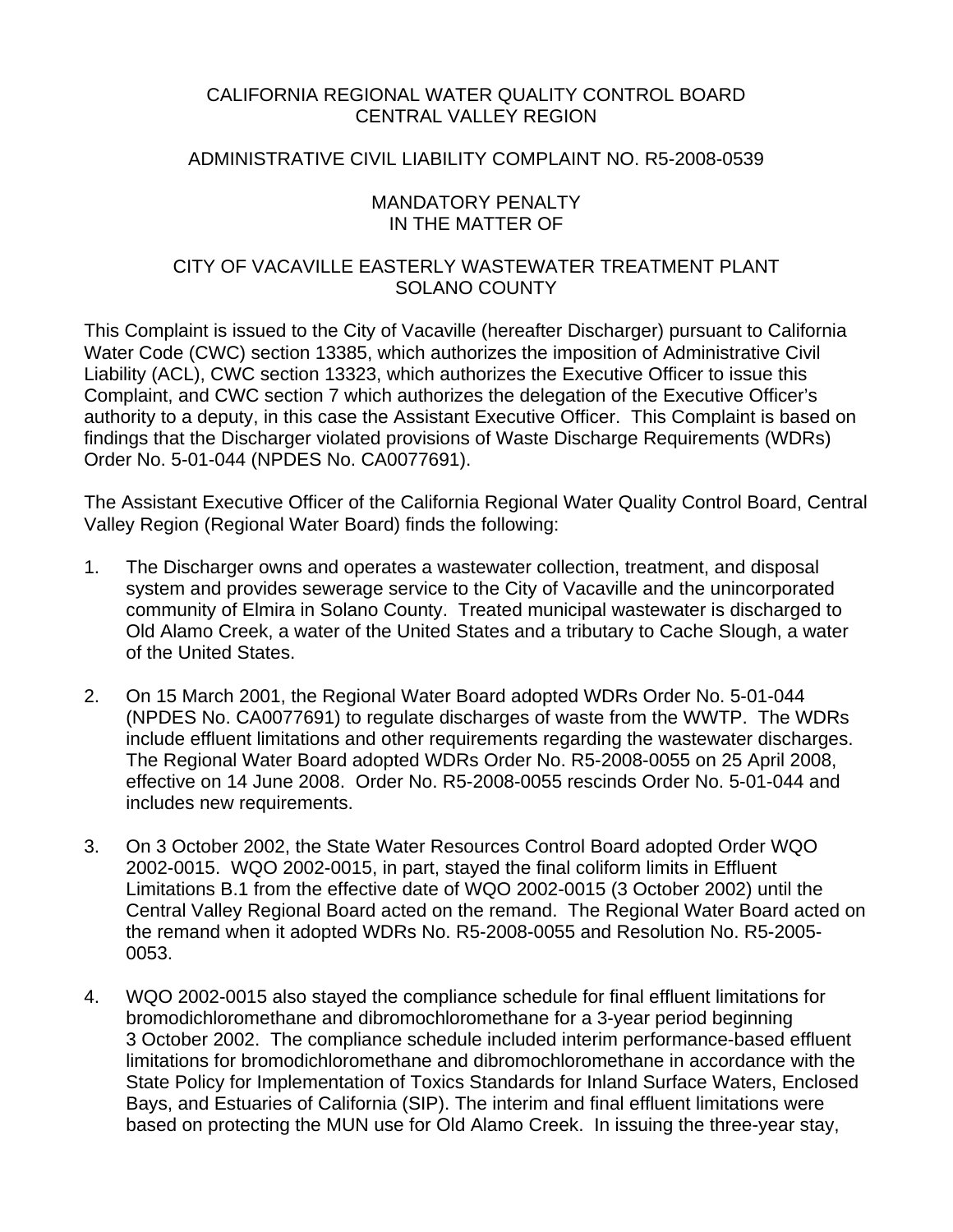ADMINISTRATIVE CIVIL LIABILITY COMPLAINT NO. R5-2008-0539  $-2$ -MANDATORY PENALTY CITY OF VACAVILLE EASTERLY WASTEWATER TREATMENT PLANT SOLANO COUNTY

the State Water Board anticipated that the Regional Water Board would undertake basin plan amendments to dedesignate the MUN use for Old Alamo Creek and revise the interim and final limits in the permit accordingly.

- 5. Administrative Civil Liability Complaint No. R5-2008-0536, issued by the Assistant Executive Officer of the Regional Water Board on 18 June 2008, proposed administrative fines for many of the violations catalogued in this Complaint. However, Administrative Civil Liability Complaint No. R5-2008-0536 also addressed violations for the interim effluent limits for bromodichloromethane and dibromochloromethane. This Complaint removes those allegations, and also rescinds Administrative Civil Liability Complaint No. R5-2008-0536.
- 6. CWC section 13385(h) and (i) require assessment of mandatory penalties and state, in part, the following:

CWC section 13385(h)(1) states, *"Notwithstanding any other provision of this division, and except as provided in subdivisions (j), (k), and (l), a mandatory minimum penalty of three thousand dollars (\$3,000) shall be assessed for each serious violation."* 

CWC section 13385 (h)(2) states, *"For the purposes of this section, a 'serious violation' means any waste discharge that violates the effluent limitations contained in the applicable waste discharge requirements for a Group II pollutant, as specified in Appendix A to Section 123.45 of Title 40 of the Code of Federal Regulations, by 20 percent or more or for a Group I pollutant, as specified in Appendix A to Section 123.45 of Title 40 of the Code of Federal Regulations, by 40 percent or more."*

CWC section 13385(i)(1) states, *"Notwithstanding any other provision of this division, and except as provided in subdivisions (j), (k), and (l), a mandatory minimum penalty of three thousand dollars (\$3,000) shall be assessed for each violation whenever the person does any of the following four or more times in any period of six consecutive months, except that the requirement to assess the mandatory minimum penalty shall not be applicable to the first three violations:*

- *A) Violates a waste discharge requirement effluent limitation.*
- *B) Fails to file a report pursuant to Section 13260.*
- *C) Files an incomplete report pursuant to Section 13260.*
- *D) Violates a toxicity effluent limitation contained in the applicable waste discharge requirements where the waste discharge requirements do not contain pollutantspecific effluent limitations for toxic pollutants."*

## 7. CWC section 13323 states, in part:

*"Any executive officer of a regional board may issue a complaint to any person on whom administrative civil liability may be imposed pursuant to this article. The complaint shall*  allege *the act or failure to act that constitutes a violation of law, the provision authorizing civil liability to be imposed pursuant to this article, and the proposed civil liability."*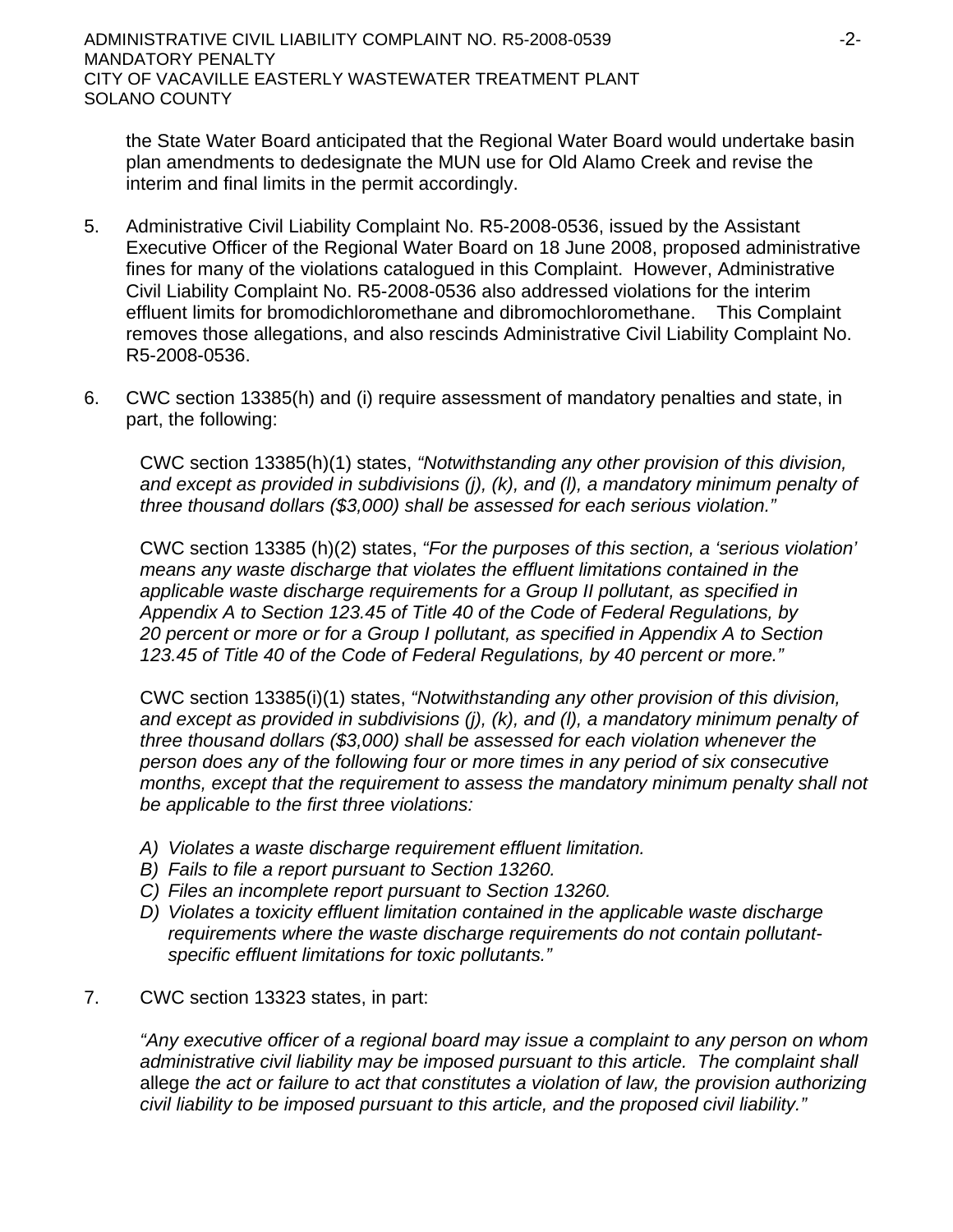- 8. The Executive Officer previously issued Administrative Civil Liability Complaint No. R5-2004-0522 for mandatory minimum penalties for effluent violations from 1 April 2001 through 31 March 2004. The City paid the Complaint and the Regional Water Board considers the matter resolved.
- 9. WDRs Order No. 5-01-044 Effluent Limitations No. B.1. include, in part, the following effluent limitations:

| Constituents             | Units                         | Monthly<br>Average | Daily<br>Maximum | 4-Dav<br>Average | 1-Hour<br>Average |
|--------------------------|-------------------------------|--------------------|------------------|------------------|-------------------|
| Settleable Solids        | mL/L                          | 0.1                | 0.2              |                  |                   |
| <b>Chlorine Residual</b> | mg/L                          |                    |                  | 0.01             | 0.02              |
|                          | lbs/day <sup>3</sup>          |                    |                  | 0.84             | 1.67              |
|                          | $\textsf{lbs}/\textsf{day}^4$ |                    |                  | 1.25             | 2.50              |

3 Based upon a design treatment capacity of 10 mgd (applicable May-Oct) prior to expansion.<br>
<sup>4</sup> Based upon a design treatment capacity of 15 mgd (applicable May-Oct) after expansion.

10. WDRs Order No. 5-01-044 Effluent Limitations No. B.2. states, in part, the following:

*…Total Coliform …wastewater effluent limits shall be in effect through 28 February 2006. The interim effluent limits are as follows:* 

| Constituent                     | <u>Unit</u> | Monthly<br>Average | Weekly<br>Average | Monthly<br>Median | Daily<br>Maximum |
|---------------------------------|-------------|--------------------|-------------------|-------------------|------------------|
| <b>Total Coliform Organisms</b> | MPN/100mL   |                    |                   | 23                | 240              |

4 Based upon max full treatment wet weather flow (Nov-Apr) of 17 mgd prior to expansion.

- 11. State Board Water Quality Order No. 2002-0015 stayed the final effluent limitations contained in WDRs Order No. 5-01-044 for bromodichloromethane and dibromochloromethane, pending consideration of a basin plan amendment de-designating certain beneficial uses of the receiving water, Old Alamo Creek. In Resolution No. R5- 2005-0053, the Regional Water Board approved the de-designation of the beneficial uses of COLD, MIGR, SPWN and MUN for Old Alamo Creek. Although the Discharger has reported violations of the interim performance-based limits for bromodichloromethane and dibromochloromethane contained in WDRs Order No. 5-01-044 during the reporting period covered by this Complaint, State Board Water Quality Order No. 2002-0015 did not intend for the interim limits for bromodichloromethane and dibromochloromethane to be enforceable pending full resolution of the appropriate limits for trihalomethanes. Full resolution may require additional amendment to the Basin Plan to adopt site-specific objectives for New Alamo Creek and/or Ulatis Creek, in accordance with the SIP.
- 12. WDRs Order No. 5-01-044 Effluent Limitations No. B.5. requires that:

*"The discharge shall not have a pH less than 6.5 nor greater than 8.5."*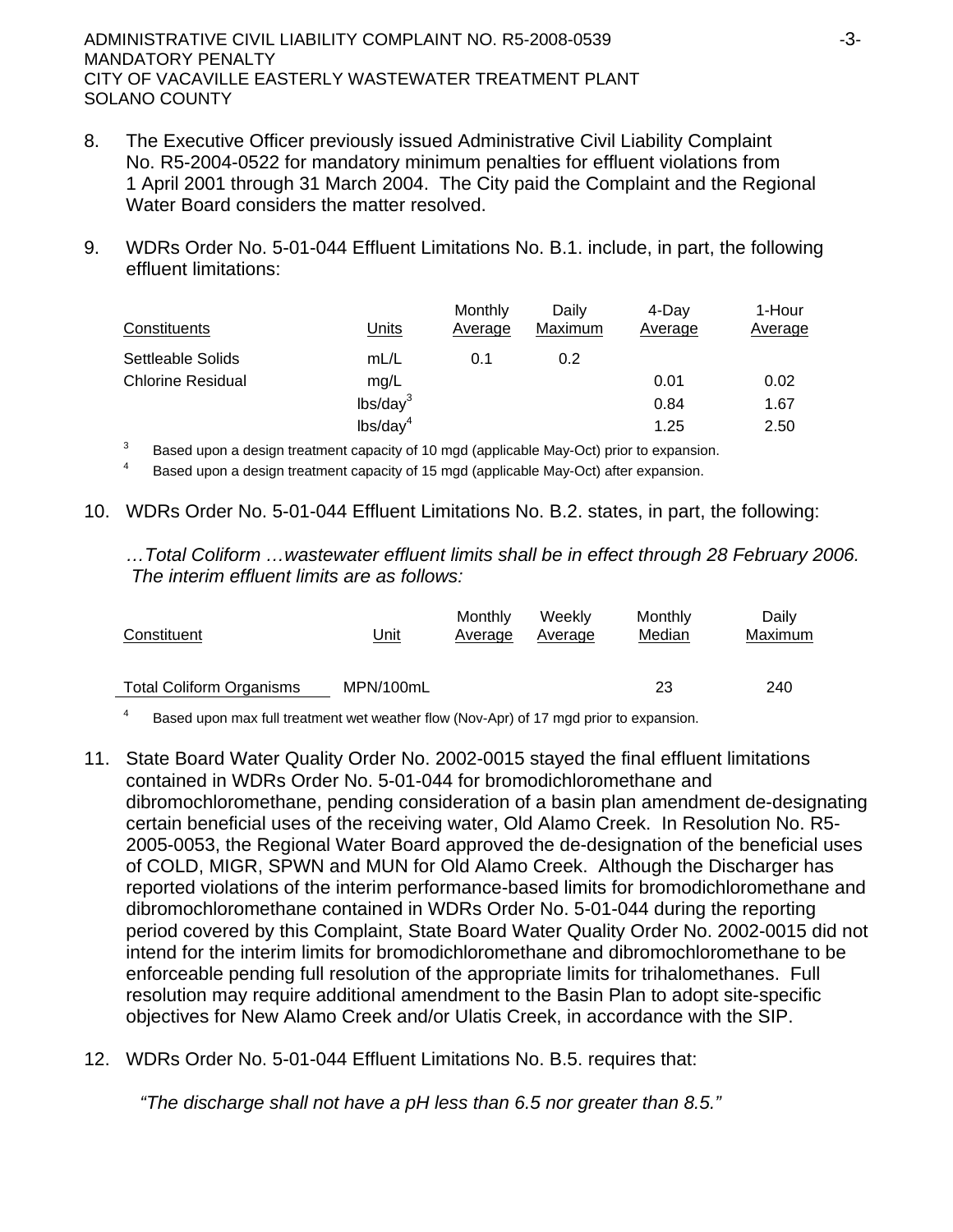- 13. According to the Discharger's self-monitoring reports, the Discharger committed four (4) serious Group I violations of the above effluent limitations contained in Order No. 5-01-044 during the period beginning 1 April 2004 and ending 31 December 2007. The violations are defined as serious because measured concentrations of Group I constituents exceeded maximum prescribed levels by more than 40 percent on these occasions. The mandatory minimum penalty for these serious violations is **twelve thousand dollars (\$12,000)**.
- 14. According to the Discharger's self-monitoring reports, the Discharger committed thirteen (13) serious Group II violations of the above effluent limitations contained in Order No. 5-01-044 during the period beginning 1 April 2004 and ending 31 December 2007. The violations are defined as serious because measured concentrations of Group II constituents exceeded maximum prescribed levels by more than 20 percent on these occasions. The mandatory minimum penalty for these serious violations is **thirty-nine thousand dollars (\$39,000)**.
- 15. According to the Discharger's self-monitoring reports, the Discharger committed ten (10) non-serious violations of the above effluent limitations contained in Order No. 5-01-044 during the period beginning 1 April 2004 and ending 31 December 2007. Seven (7) of the non-serious violations are subject to mandatory penalties under CWC section 13385(i)(1) because these violations were preceded by three or more similar violations within a sixmonth period. The mandatory minimum penalty for these non-serious violations is **twenty-one thousand dollars (\$21,000)**.
- 16. The total amount of the mandatory penalties assessed for the cited effluent violations is **seventy-two thousand dollars (\$72,000).** A detailed list of the cited effluent violations is included in Attachment A, a part of this Complaint.
- 17. Issuance of this Administrative Civil Liability Complaint to enforce CWC Division 7, Chapter 5.5 is exempt from the provisions of the California Environmental Quality Act (Pub. Resources Code § 21000 et seq.), in accordance with California Code of Regulations, title 14, section 15321(a)(2).

# **THE CITY OF VACAVILLE IS HEREBY GIVEN NOTICE THAT:**

- 1. Administrative Civil Liability Complaint No. R5-2008-0536 is rescinded.
- 2. The Assistant Executive Officer of the Regional Water Board proposes that the Discharger be assessed an Administrative Civil Liability in the amount of **seventy-two thousand dollars (\$72,000)**.
- 3. A hearing on this matter will be held at the Regional Water Board meeting scheduled on **11/12 September 2008**, unless the Discharger agrees to complete the following by **23 July 2008**:
	- a) Waive the hearing by completing the attached form and returning it to the Regional Water Board; and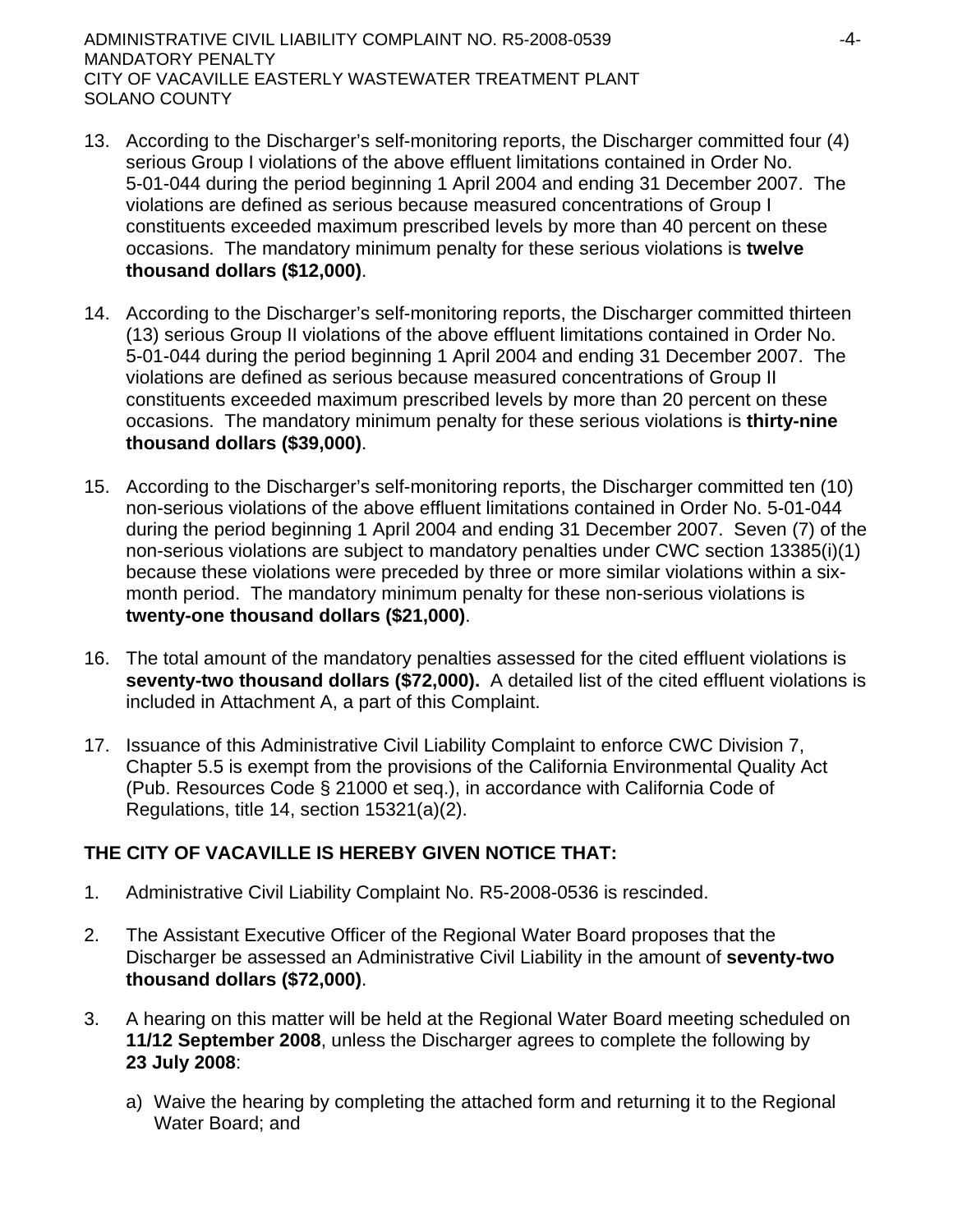- b) Pay the proposed civil liability of **seventy-two thousand dollars (\$72,000)** in full.
- 4. If a hearing on this matter is held, the Regional Water Board will consider whether to affirm, reject, or modify the proposed Administrative Civil Liability, or whether to refer the matter to the Attorney General for recovery of judicial civil liability.

JACK E. DEL CONTE, Assistant Executive Officer

23 June 2008

Attachment A: Record of Violations BLH: 06/23/08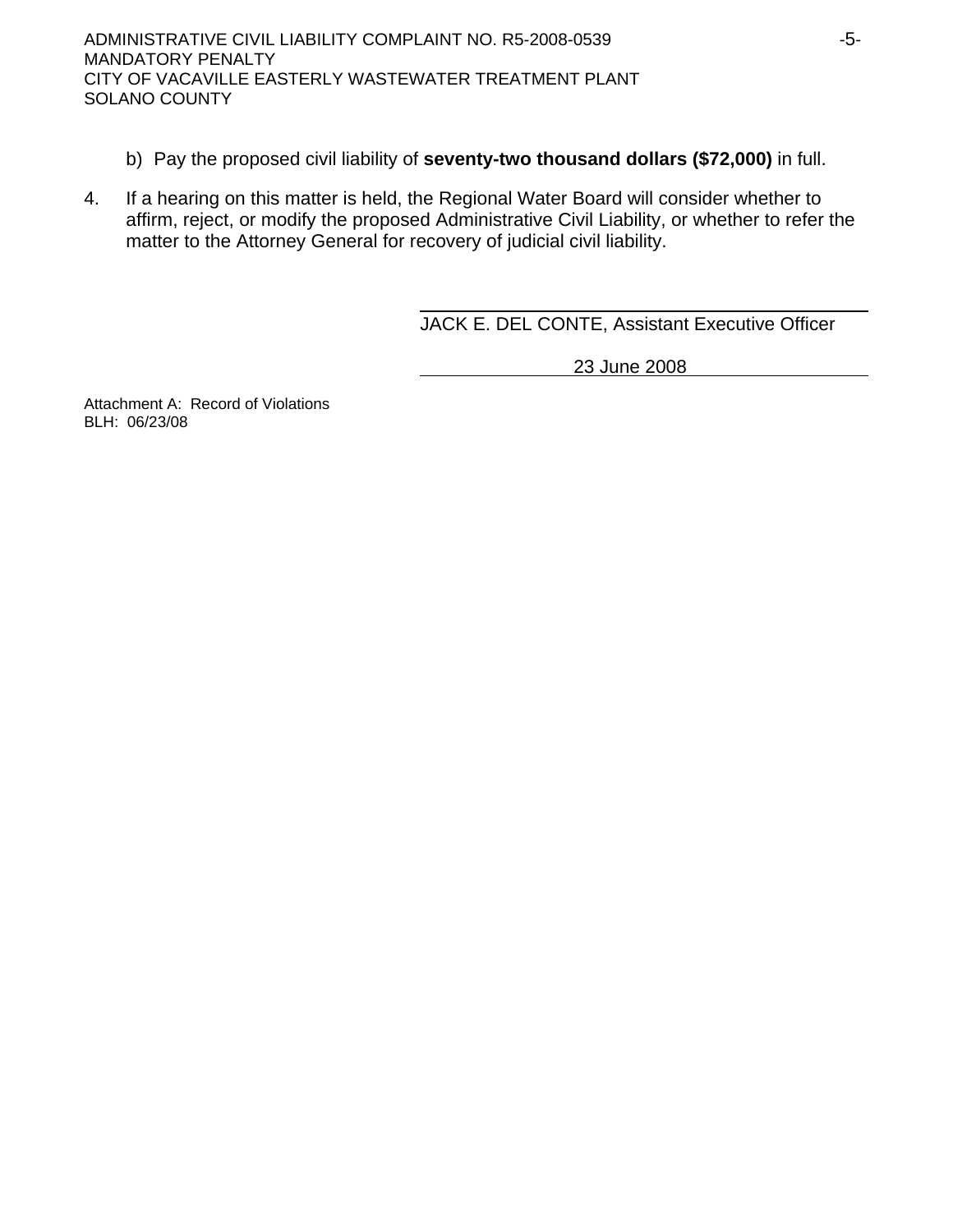## **WAIVER OF HEARING FOR ADMINISTRATIVE CIVIL LIABILITY COMPLAINT**

By signing this waiver, I affirm and acknowledge the following:

- 1. I am duly authorized to represent the City of Vacaville (hereinafter "Discharger") in connection with Administrative Civil Liability Complaint No. R5-2008-0539 (hereinafter the "Complaint");
- 2. I am informed of the right provided by California Water Code section 13323, subdivision (b), to a hearing within ninety (90) days of service of the Complaint;
- 3. I hereby waive the Discharger's right to a hearing before the California Regional Water Quality Control Board, Central Valley Region, within ninety (90) days of the date of service of the Complaint; and
- 4. I certify that the Discharger will remit payment for the civil liability imposed in the amount of **seventy-two thousand dollars (\$72,000)** by check, which contains a reference to "ACL Complaint No. R5-2008-0539" and is made payable to the "*State Water Pollution Cleanup and Abatement Account*."
- 5. I understand the payment of the above amount constitutes a settlement of the Complaint, and that any settlement will not become final until after the 30-day public notice and comment period mandated by Federal regulations (40 CFR 123.27) expires. Should the Regional Board receive new information during this comment period, the Regional Board may withdraw the complaint, return payment, and issue a new complaint.
- 6. I understand that payment of the above amount is not a substitute for compliance with applicable laws and that continuing violations of the type alleged in the Complaint may subject the Discharger to further enforcement, including additional civil liability.

(Print Name and Title)

(Signature)

(Date)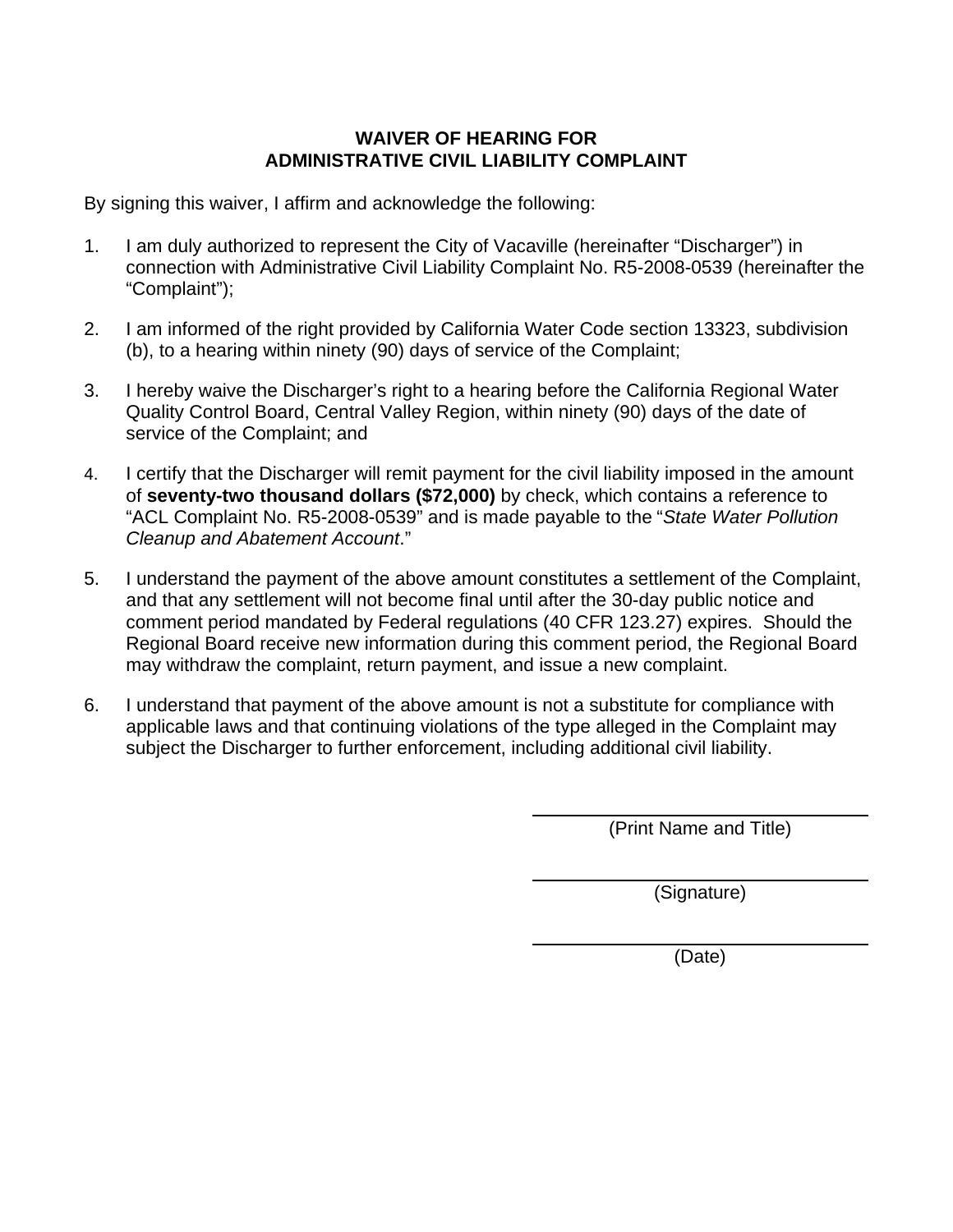## **ATTACHMENT A ADMINISTRATIVE CIVIL LIABILITY COMPLAINT NO. R5-2008-0539**

## **City of Vacaville Easterly Wastewater Treatment Plant**

RECORD OF VIOLATIONS (1 April 2004-31 December 2007) MANDATORY PENALTIES (Data reported under Monitoring and Reporting Program No. 5-01-044)

|                  |             |                          |                      |              | Measure                  |               |             |                |
|------------------|-------------|--------------------------|----------------------|--------------|--------------------------|---------------|-------------|----------------|
|                  | <b>Date</b> | <b>Violation Type</b>    | Units                | <b>Limit</b> | $\underline{\mathtt{d}}$ | Period Type   | <b>Flow</b> | Remarks        |
| 1                | 17-Jun-04   | <b>Chlorine Residual</b> | lbs/day              | 1.67         | 2.4                      | Daily         | 7.6         | $\overline{2}$ |
| $\overline{2}$   | 17-Jun-04   | <b>Chlorine Residual</b> | mg/L                 | 0.02         | 0.8                      | Daily         |             | $\overline{2}$ |
| 3                | 17-Jun-04   | pH                       | pH Units             | 6.5          | 6.4                      | Instantaneous |             | 3              |
| 4                | 25-Jul-04   | <b>Chlorine Residual</b> | lbs/day              | 1.67         | 8.2                      | Daily         | 7.3         | $\overline{2}$ |
| 5                | 25-Jul-04   | <b>Chlorine Residual</b> | mg/L                 | 0.02         | 0.2                      | Daily         |             | $\overline{2}$ |
| 6                | 13-Oct-04   | Settleable Solids        | mL/L                 | 0.2          | 0.4                      | Daily         |             | 1              |
| $\overline{7}$   | 22-Oct-04   | <b>Chlorine Residual</b> | lbs/day              | 1.67         | 38.2                     | Daily         | 7.3         | $\overline{2}$ |
| 8                | 22-Oct-04   | <b>Chlorine Residual</b> | mg/L                 | 0.02         | 0.5                      | Daily         |             | $\overline{2}$ |
| $\boldsymbol{9}$ | 12-Jan-05   | <b>Chlorine Residual</b> | lbs/day              | 6.5          | 39                       | $1-hr$        | 13.4        | $\overline{2}$ |
| 10               | 12-Jan-05   | <b>Chlorine Residual</b> | mg/L                 | 0.2          | 0.5                      | $1-hr$        |             | $\overline{2}$ |
| 11               | $2-May-05$  | <b>Chlorine Residual</b> | lbs/day              | 2.5          | 5.6                      | $1-hr$        | 8.4         | $\overline{2}$ |
| 12               | $2-May-05$  | <b>Chlorine Residual</b> | mg/L                 | 0.02         | 0.1                      | $1-hr$        |             | $\overline{2}$ |
| 13               | 25-Jul-05   | <b>Chlorine Residual</b> | lbs/day              | 2.5          | 3.2                      | $1-hr$        | 8.1         | $\overline{2}$ |
| 14               | 4-Oct-05    | pH                       | pH Units             | 6.5          | 5.8                      | Instantaneous |             | $\overline{4}$ |
| 15               | 27-Oct-05   | pH                       | pH Units<br>MPN/100m | 6.5          | 6.4                      | Instantaneous |             | 4              |
| 16               | 18-Dec-05   | <b>Total Coliform</b>    | L                    | 240          | 300                      | Daily         |             | $\overline{4}$ |
| 17               | 27-Feb-06   | Settleable Solids        | mL/L                 | 0.2          | 0.3                      | Daily         |             | 1              |
| 18               | 5-May-06    | <b>Chlorine Residual</b> | lbs/day              | 2.5          | 10.8                     | $1-hr$        | 10.2        | $\overline{2}$ |
| 19               | 5-May-06    | <b>Chlorine Residual</b> | mg/L<br>MPN/100m     | 0.02         | 0.1                      | $1-hr$        |             | $\overline{2}$ |
| 20               | 7-Jun-06    | <b>Total Coliform</b>    | L                    | 240          | 500                      | Daily         |             | $\overline{4}$ |
| 21               | 6-Sep-06    | Settleable Solids        | mL/L                 | 0.2          | 1.2                      | Daily         |             | 1              |
| 22               | 18-Sep-06   | pH                       | pH Units             | 6.5          | 6.3                      | Instantaneous |             | 4              |
| 23               | 19-Sep-06   | pH                       | pH Units<br>MPN/100m | 6.5          | 6.2                      | Instantaneous |             | $\overline{4}$ |
| 24               | 23-Feb-07   | <b>Total Coliform</b>    | L<br>MPN/100m        | 240          | 300                      | Daily         |             | 4              |
| 25               | 10-May-07   | <b>Total Coliform</b>    | L<br>MPN/100m        | 240          | 900                      | Daily         |             | 3              |
| 26               | 24-Jun-07   | <b>Total Coliform</b>    | L                    | 240          | 500                      | Daily         |             | 3              |
| 27               | 26-Jul-07   | Settleable Solids        | mL/L                 | 0.2          | 0.5                      | Daily         |             | 1              |